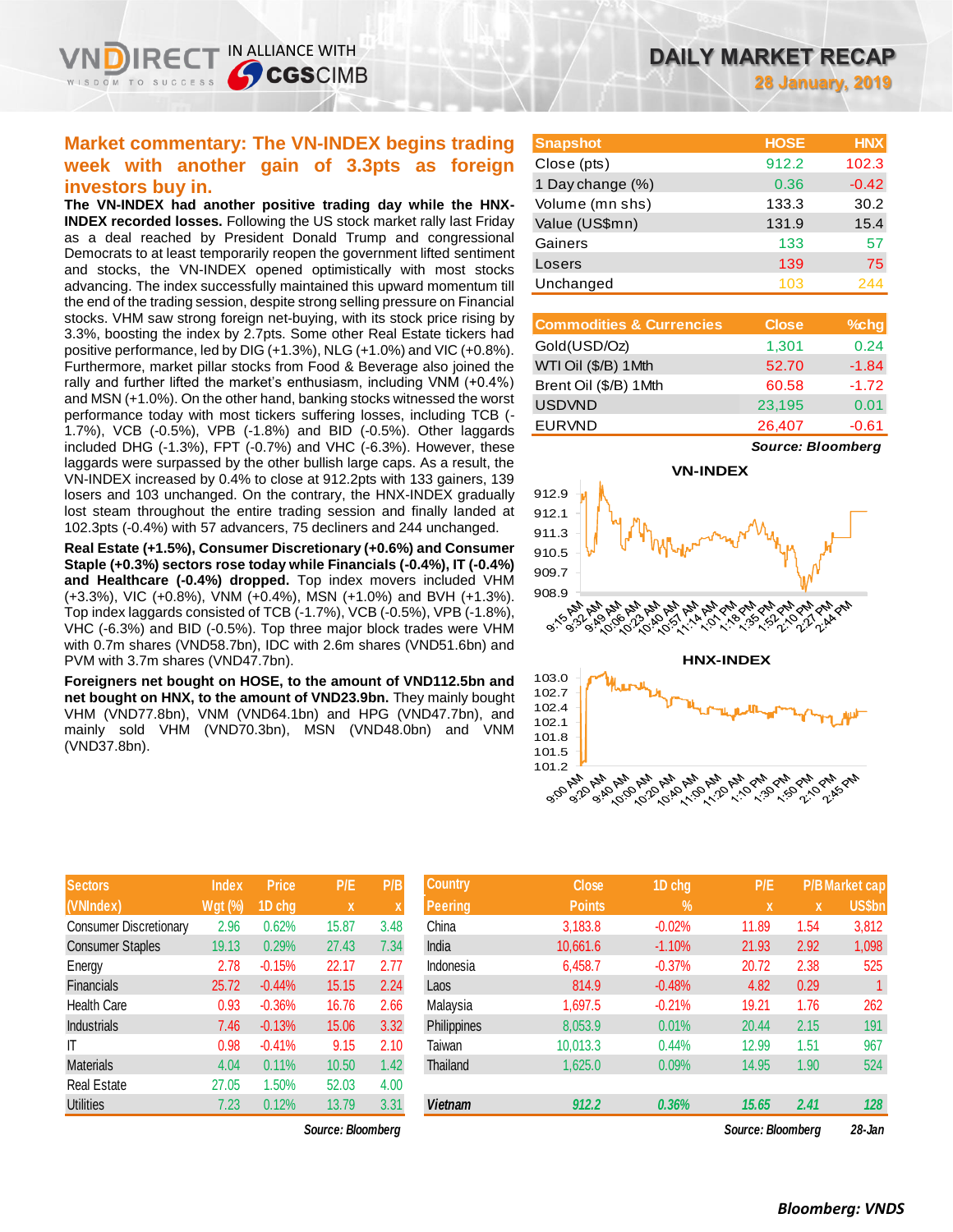### **Market News**

**Oil halted gains near US\$53 a barrel as America's rig count rose for the first time this year, signalling further increases in the nation's crude production, while Venezuela's rival leaders jockeyed for control of the military.** Futures in New York fell as much as 1.1% after climbing 2.1% over the previous three sessions. The number of rigs targeting oil rose by 10 to 862, data from oilfieldservices provider Baker Hughes showed, as this year's rising crude prices buoyed optimism. Venezuela abandoned its decision to sever diplomatic ties with the U.S., while President Nicolas Maduro and National Assembly leader Juan Guaido sought the backing of the country's armed forces. Oil has advanced 17% in 2019 as the OPEC and its allies began cutting production to ease concerns over a supply glut, although record U.S. production, rising stockpiles and the trade war are capping gains. A deepening crisis in Venezuela had a small upward impact on prices last week, and the prospect of U.S. sanctions on the nation is also threatening to make it more challenging for OPEC to manage markets. *(Bloomberg--edited)*

**VN hospitality market to continue growth this year: Savills.** The growth of Information Technology (IT) is one prominent trend that has had a tremendous impact on the tourism industry. The development of IT will make travel much easier. Travel support tools and applications will make higher quality products and many different accommodation options accessible. Smartphones, Artificial Intelligence, electronic payments and social media will continue to have incalculable impact on the travel industry. Demographic and consumer changes, influenced by global trends, will increase travel demand and inspire the creation of new products to catch these trends. "We often encourage developers to study new trends and products that have not had much presence in the Vietnamese market such as branded residence, select service hotels or experience-oriented resorts in order to diversify accommodation choices and capture the needs of a new generation of travellers," said Mauro Gasparotti, the Director of Savills Hotels Asia Pacific. "However, these products also require investors to have a certain understanding of concepts and ideas as well as ways of cooperation between involved parties to ensure the implementation and feasibility of projects," he said. "We also hope to see more green projects and sustainable development in the future, which will become a very important factor and criteria for the end-users. "Finally, some previously less popular destinations such as Hue and Mui Ne are expected to return to compete with the coastal tourism markets with many new development opportunities. Overall, we still have a positive outlook on Vietnam's hospitality real estate market this year and look forward to positive outcomes next year." Vietnam is in a good position to capture growth opportunities. In 2019, Savills Hotels Asia Pacific predicts tourism will continue to grow but at a lower rate than in the previous year. There will be a new wave of branded properties coming online such as Movenpick Cam Ranh and Melia Ho Tram, which could put these locations on the international tourism map. This year will see the opening of many condotel projects with enormous inventories coming to the market. Condotels are good products only when they are well studied, planned and executed, according to Savills Hotels Asia Pacific. If they are poorly planned and controlled, these projects could damage the market by depressing room rates and occupancy in the medium term, especially at beach locations. Popular destinations like HCM City, due to limited future supply, are expected to maintain stable levels of performance. Last year was excellent for Vietnam's real estate market with positive signs coming from all sectors. Hospitality stood out as one of the main sectors drawing enormous attention from international and local developers and investors. Many projects are being planned, developed and opened with the presence of new brands and products. The good performance in 2018 was due to several factors including infrastructure improvements, new international routes, policies encouraging tourism and contributions from the private sector. Vietnam's hospitality industry is witnessing rising interest from international and local investors. However, transactions have been limited within the operating asset segment due to the scarcity of inventory and the unwillingness of owners to dispose properties. *(English.vietnamnet.vn-edited)*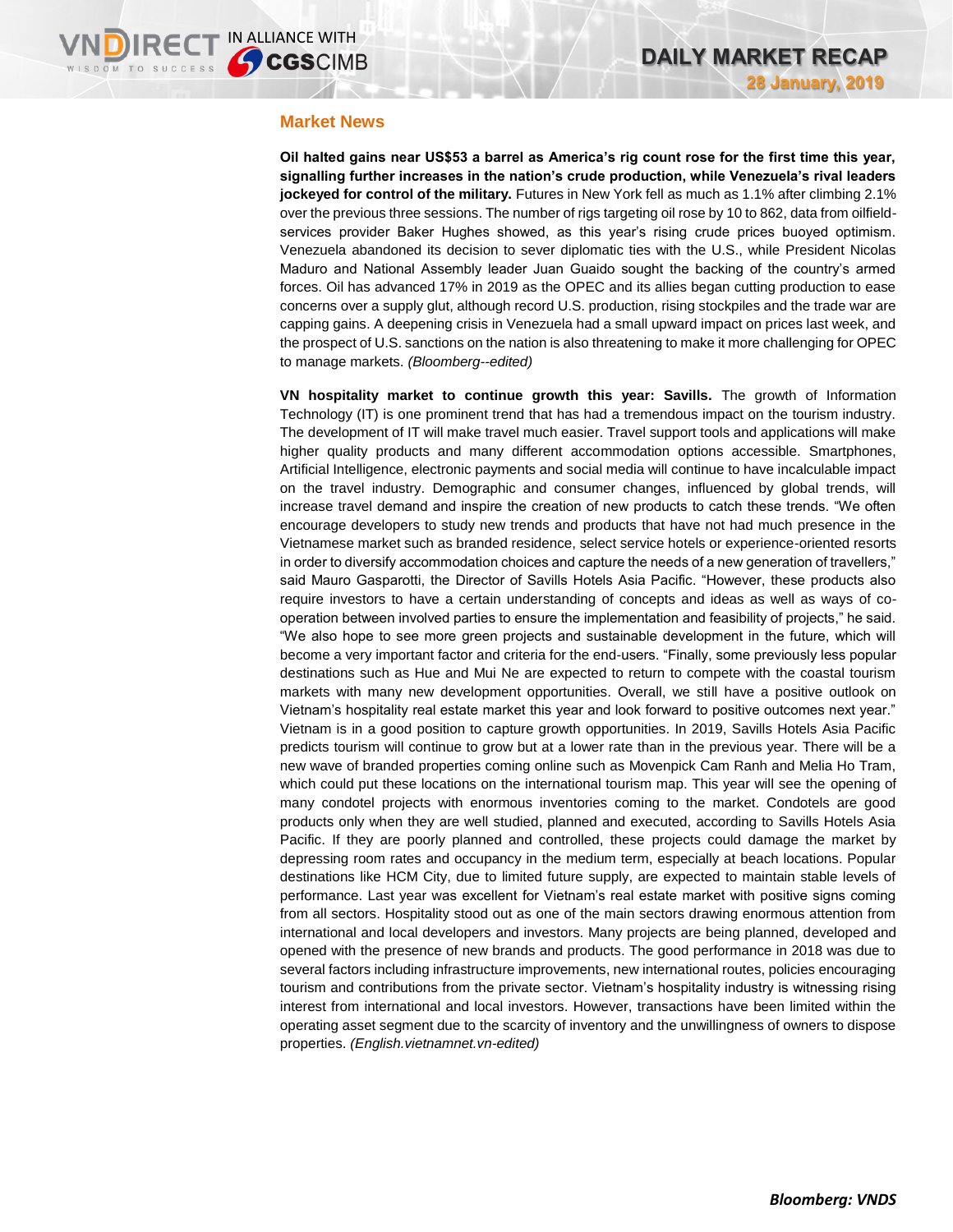# **Notable Corporate Events**

**Vietnam Technological and Commercial Joint Stock Bank (TCB VN) – 2018 business results:** For 2018, TCB recorded EBT reached nearly VND10,661bn (+31% yoy) and total operating income rose by 10% versus 2017 to reach VND16,927bn. Specifically, credit grew 20% yoy while asset quality was well managed with non-performing loan ratio for the year at 1.8%. Moreover, mortgages grew 20% yoy, lifting the contribution of individual loans to total loans to 45%. A 17% yoy increase in individual deposits helped the CASA ratio to hit a record of 28.7%. ROAA and ROAE ratios reached 2.9% and 21.5%, respectively. *(Techcombank.com.vn)*

**Vietnam Construction and Import - Export Joint Stock Company (VCG VN) - dividend payment:**  Feb 14 and Feb 15 will be the ex-date and record date, respectively, for paying the 2018 first cash dividend of VND1,000/share. The payment will be made on Feb 27. *(Cafef.vn)*

*<to be continued>*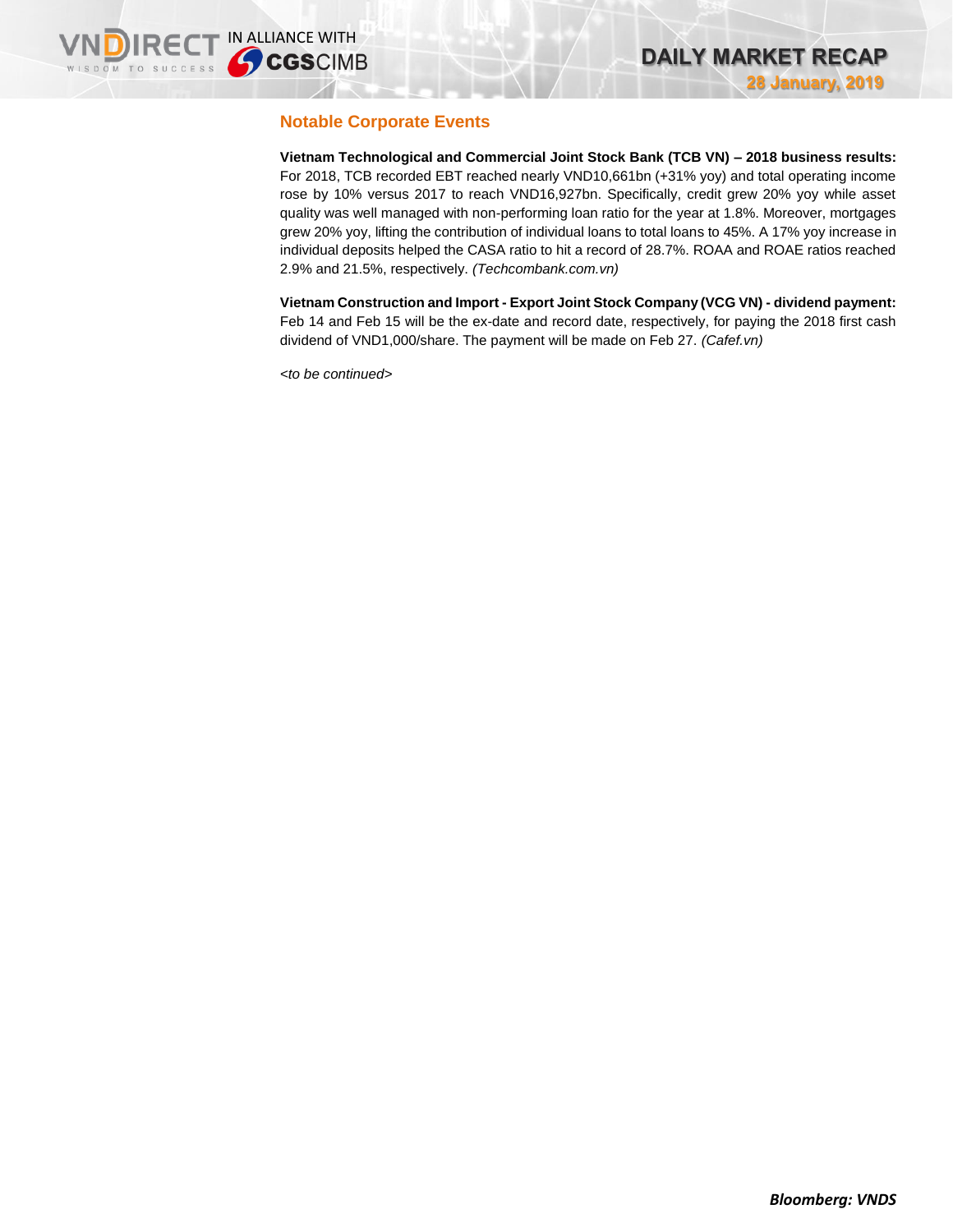# **COVERAGE SUMMARY**

WISDOM TO SUCCESS

VND

**IRECT IN ALLIANCE WITH** 

| Ticker          | <b>Close</b><br>price | <b>Adjusted</b><br>target price | <b>Upside</b> | <b>Recom-endation</b> |                          | <b>Investment thesis summary/Update</b>                                                                                                                                                                                                                                                                                                                                                                                                                                                                                          | Latest<br>report |
|-----------------|-----------------------|---------------------------------|---------------|-----------------------|--------------------------|----------------------------------------------------------------------------------------------------------------------------------------------------------------------------------------------------------------------------------------------------------------------------------------------------------------------------------------------------------------------------------------------------------------------------------------------------------------------------------------------------------------------------------|------------------|
| PC <sub>1</sub> | 23,350                | 28,400                          | 21.6%         | <b>ADD</b>            | beginning of 2019        | 1. Robust backlog in 2019F. According to the company, the total backlog of the<br>grid erection and installation segment is estimated at VND2,829bn at the<br>2. Promising outlook for hydropower segment. Investments in hydropower have<br>gradually helped improved PC1's earnings quality thanks to high margins and<br>recurring, stable revenues.                                                                                                                                                                          | Link             |
| <b>LPB</b>      | 8,500                 | 12,900                          | 51.8%         | ADD                   | for LPB                  | 1. LPB has embarked on an extensive branch network expansion initiative that is<br>unmatched by other banks.<br>2. Potential for a boost in fee income from bancassurance.<br>3. LPB is considering migrating to HOSE. A listing on HOSE will increase liquidity<br>4. High dividend yield on a low valuation.                                                                                                                                                                                                                   | Link             |
| <b>NLG</b>      | 26,550                | 37,700                          | 42.0%         | <b>ADD</b>            |                          | 1. Project delay has led to haircut of our FY18F presales estimate.<br>2. Project licenses bode well for FY19F launches.<br>3. New land parcel acquired in Dec to support long term growth.                                                                                                                                                                                                                                                                                                                                      | Link             |
| <b>ACV</b>      | 84,400                | 105,000                         | 24.4%         | ADD                   |                          | 1. ACV is a robust long-term bet on the aviation growth story than even a basket<br>of domestic airline stocks.<br>2. MOT's divestment of ACV stake to be a significant catalyst.<br>3. High return on capital and superior growth prospects justify valuation premium.                                                                                                                                                                                                                                                          | Link             |
| <b>DPM</b>      | 22,200                | 23,100                          | 4.1%          | <b>HOLD</b>           |                          | 1. Core urea business could face near-term margin pressure due to the expected<br>increases in gas input prices, which will outweigh ASP recovery, in our view.<br>2. NH3-NPK project is the earnings growth driver over the next few years,<br>contributing 1.4-2.6tr annually to revenue starting from 2018F. However high<br>interest expense and D&A burden could result in annual losses in 2019-20F.<br>3. Pending VAT policy change in Vietnam is expected to boost DPM's gross<br>margin by 2-3% pts from 2019F onwards. | Link             |
| QNS             | 42,200                | 51,000                          | 20.9%         | ADD                   | producer.                | 1. QNS is the leading branded soymilk player in Vietnam and a major sugar<br>2. The company commanded 82% market share of the packaged soymilk market<br>and accounted for around 10% of total nationwide sugar supply in 2017.                                                                                                                                                                                                                                                                                                  | Link             |
| <b>LTG</b>      | 22,600                | 38,300                          | 69.5%         | ADD                   |                          | 1. Market leader in the CPC segment with 21% market share (vs. second largest<br>player VFG with 8.3% market share). LTG could easily maintain the market<br>leadership in the segment thanks to (1) extensive distribution network, and (2)<br>established long-term relationships with suppliers.<br>2. Long-term strategy is to focus on the Agrifood segment with high potential in<br>export markets such as China, Philippines, Indonesia, etc.<br>3. LTG is trading far below its domestic peers.                         | <b>Link</b>      |
| <b>VCB</b>      | 55,500                | 73,800                          | 33.0%         | ADD                   | franchise.               | 1. Solid core earnings growth with earnings from divestment and bancassurance<br>deals creating uncaptured upside<br>2. Strongly positioned to penetrate the retail banking segment.<br>3. Well-regarded bank with best-in-class asset quality and strong deposit<br>4. Successful private placement enhanced capital buffers.                                                                                                                                                                                                   | Link             |
| <b>MBB</b>      | 21,050                | 31,100                          | 47.7%         | ADD                   |                          | 1. Solid earnings on improving NIM and strong fee income growth with huge room<br>to continue to boost asset yields.<br>2. Continued shift towards retail lending supports NIM expansion.<br>3. Dynamic strategy to boost fee income.<br>4. Prudent risk management evinced by a clean balance sheet                                                                                                                                                                                                                             | Link             |
| <b>VPB</b>      | 19,700                | 26,100                          | 32.5%         | ADD                   | finance.                 | 1. The leading market player in consumer finance with high returns on capital.<br>2. Stricter credit controls hampered earnings growth in FY18F.<br>3. More digitalisation initiatives to grow fee income and cut costs. VPB has<br>launched a new digital platform in SME banking, retail banking and consumer                                                                                                                                                                                                                  | Link             |
| <b>TCM</b>      | 25,900                | 26,000                          | 0.4%          | <b>HOLD</b>           | forward Rules of Origin" | 1. The only vertically-integrated textile manufacturer in Vietnam.<br>2. Sears's bankruptcy will dent FY18F and FY19F earnings.<br>3. EVFTA is expected to confer a competitive advantage to TCM due to "Fabric"                                                                                                                                                                                                                                                                                                                 | Link             |
| <b>HPG</b>      | 29,750                | 39,100                          | 31.4%         | ADD                   | Complex project.         | 1. We believe HPG will further consolidate its domestic market share.<br>2. Higher sales volume but lower ASP<br>3. Slight delay and capex overruns on the second phase of Dung Quat Steel                                                                                                                                                                                                                                                                                                                                       | <u>Link</u>      |
| <b>PVT</b>      | 17,100                | 21,000                          | 22.8%         | ADD                   |                          | 1. A beneficiary of secular oil and gas demand growth in Vietnam with stable<br>cash flow and a robust business model.<br>2. PVT boasts a stable business model with assured annual transportation<br>volumes and long-term charter rates.<br>3. We see the ongoing fleet rejuvenation benefitting PVT's long-term prospects.                                                                                                                                                                                                    | <b>Link</b>      |
| <b>STK</b>      | 16,750                | 24,600                          | 46.9%         | ADD                   |                          | 1. Second-largest synthetic fiber manufacturer in Vietnam.<br>2. STK is a direct beneficiary of CPTPP and the US-China trade war.<br>3. Trang Bang 5 (TB5) project's commercial operations will start in 1Q19F.                                                                                                                                                                                                                                                                                                                  | <b>Link</b>      |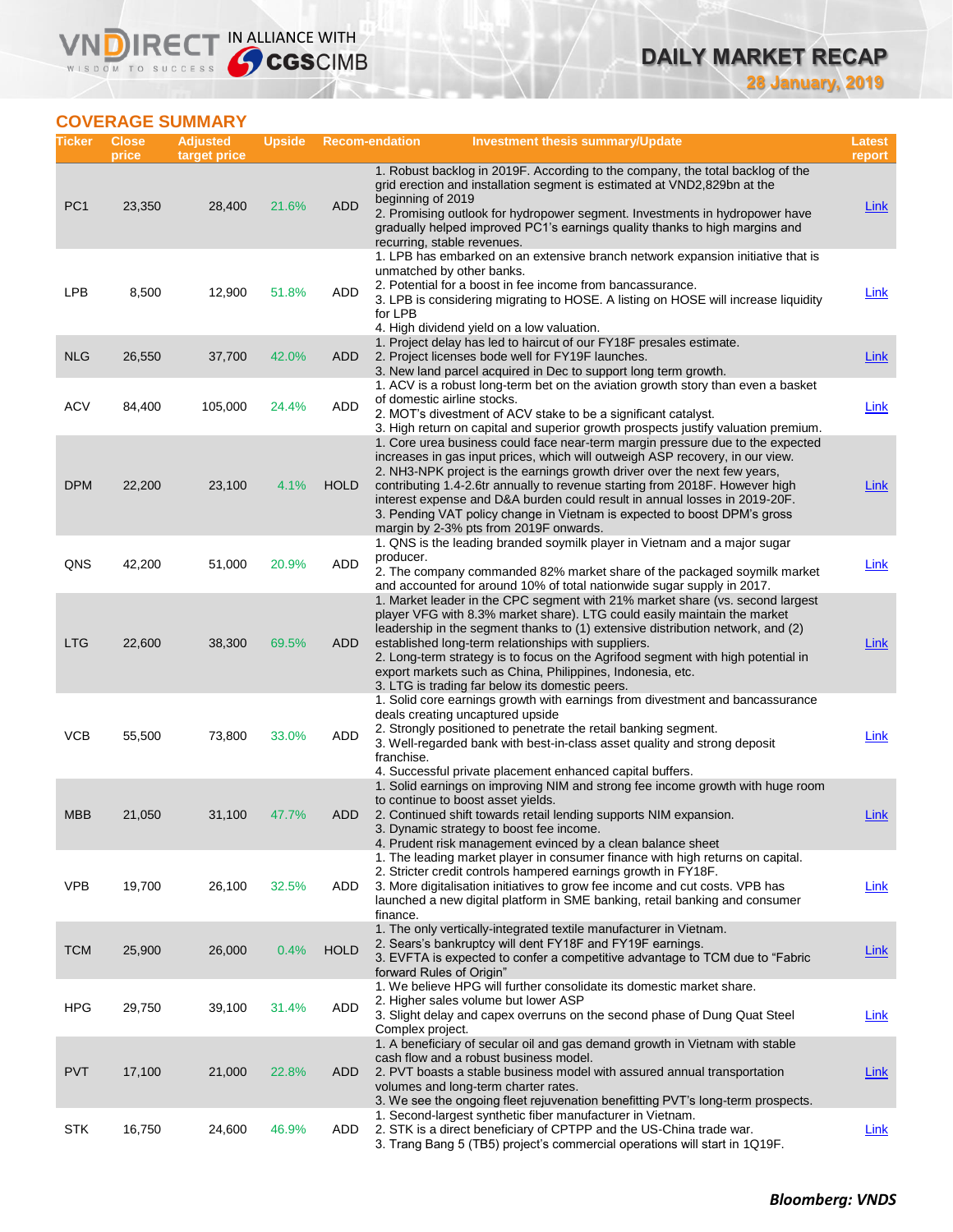# **DAILY MARKET RECAP**

**28 January, 2019**

| Ticker     | Close<br>price | Adjusted<br>target price | Upside |             | <b>Recom-endation</b>           | <b>Investment thesis summary/Update</b>                                                                                                                                                                                                                                                                                                                                                                                                                                                                                                  | Latest<br>report |
|------------|----------------|--------------------------|--------|-------------|---------------------------------|------------------------------------------------------------------------------------------------------------------------------------------------------------------------------------------------------------------------------------------------------------------------------------------------------------------------------------------------------------------------------------------------------------------------------------------------------------------------------------------------------------------------------------------|------------------|
| IDI        | 8,040          | 23,800                   | 196.0% | <b>ADD</b>  | however, is volatile.<br>years. | 1. IDI has gradually risen to become one of the most promising Vietnamese<br>pangasius exporters. The firm has endured multiple downturns in the industry,<br>demonstrating its resilience and good management quality. The share price,<br>2. We expect that pangasius exports will grow strongly in 2018.<br>3. Fish feed segment and fishmeal/fish fat segment will see strong growth in 2018<br>4. IDI will continue to increase its capacity to support growth over the next 2-3<br>5. High dividend yield and attractive valuation | Link             |
| AAA        | 14,250         | 25,300                   | 77.5%  | <b>ADD</b>  | and the U.S                     | 1. AAA is the largest plastic packaging manufacturer and exporter in South East<br>Asia, with current production capacity of 8,000 tonnes/month.<br>2. AAA will be able to capture market share globally in countries such as Japan<br>3. AAA aims to expand its production and adopt effective cost controls.                                                                                                                                                                                                                           | Link             |
| <b>PNJ</b> | 94,200         | 126,500                  | 34.3%  | ADD         |                                 | 1. PNJ is leading the jewellery market in Vietnam with an estimated 30% market<br>share in the branded segment in 2018, per management.<br>2. Extensive store network and still expanding.<br>3. Sustained momentum at PNJ Gold and anticipated turnaround at PNJ Silver to<br>drive strong topline growth.                                                                                                                                                                                                                              | Link             |
| KDH        | 30,100         | 34,900                   | 15.9%  | <b>ADD</b>  | absorption.                     | 1. KDH owns 500ha land bank in the inner city area of HCMC following its recent<br>merger with Binh Chanh Construction & Investment (BCI, Unlisted).<br>2. Its strategy to develop mid-range condos and gated townhouse communities<br>makes for a diversified range of products and lowers market risk.<br>3. We believe KDH's high quality housing developments have helped it to<br>establish its brand name among prospective buyers, driving strong sales                                                                           | Link             |
| <b>VGI</b> | 14,800         | 17,400                   | 17.6%  | <b>ADD</b>  | Southeast Asia.<br>mobile users | 1. VGI is the largest telco to be listed on Vietnam stock market and holds the<br>leading position in six out of nine countries under coverage.<br>2. VGI provides full telecom services including calls, texts, mobile data and fiber<br>optic internet broadband in nine countries across Africa, Latin America and<br>3. Long term growth driver will be Mytel, VGI's new JV in Myanmar, given the<br>domestic backdrop of a relatively high smartphone adoption rate of 70% of total                                                 | Link             |
| <b>DCM</b> | 9,110          | 9,700                    | 6.5%   | <b>HOLD</b> |                                 | 1. Parent company PVN guarantees 12% ROE for the company's urea operations<br>in FY15-18F, protecting DCM from adverse market movements.<br>2. Changes to Vietnam's VAT policy in 2018-19F could help expand DCM's gross<br>margin by 3-4% from 2019F onwards, in our view.<br>3. Uncertainty around 2019F input gas price policy, however, is a major risk that<br>could counter positive effects of VAT policy change.                                                                                                                 | Link             |
| <b>VTP</b> | 154,500        | 157,000                  | 1.6%   | <b>HOLD</b> | infrastructure.                 | 1. High growth company in a fast-evolving industry.<br>2. VTP's market share gains can be attributed to advanced technology and strong<br>3. VTP's core sales is expected to grow at a CAGR of 48.5% to 2020.<br>4. Healthy financial status with strong cash reserves and high ROE.                                                                                                                                                                                                                                                     | Link             |
| ACB        | 28,900         | 39,800                   | 37.7%  | ADD         |                                 | 1. Well-established retail brand name and customer base.<br>2. Large retail customer base enables a strong fee income franchise.<br>3. Legacy issues resolved, resulting in a healthy balance sheet.                                                                                                                                                                                                                                                                                                                                     | Link             |

**VNDIRECT IN ALLIANCE WITH**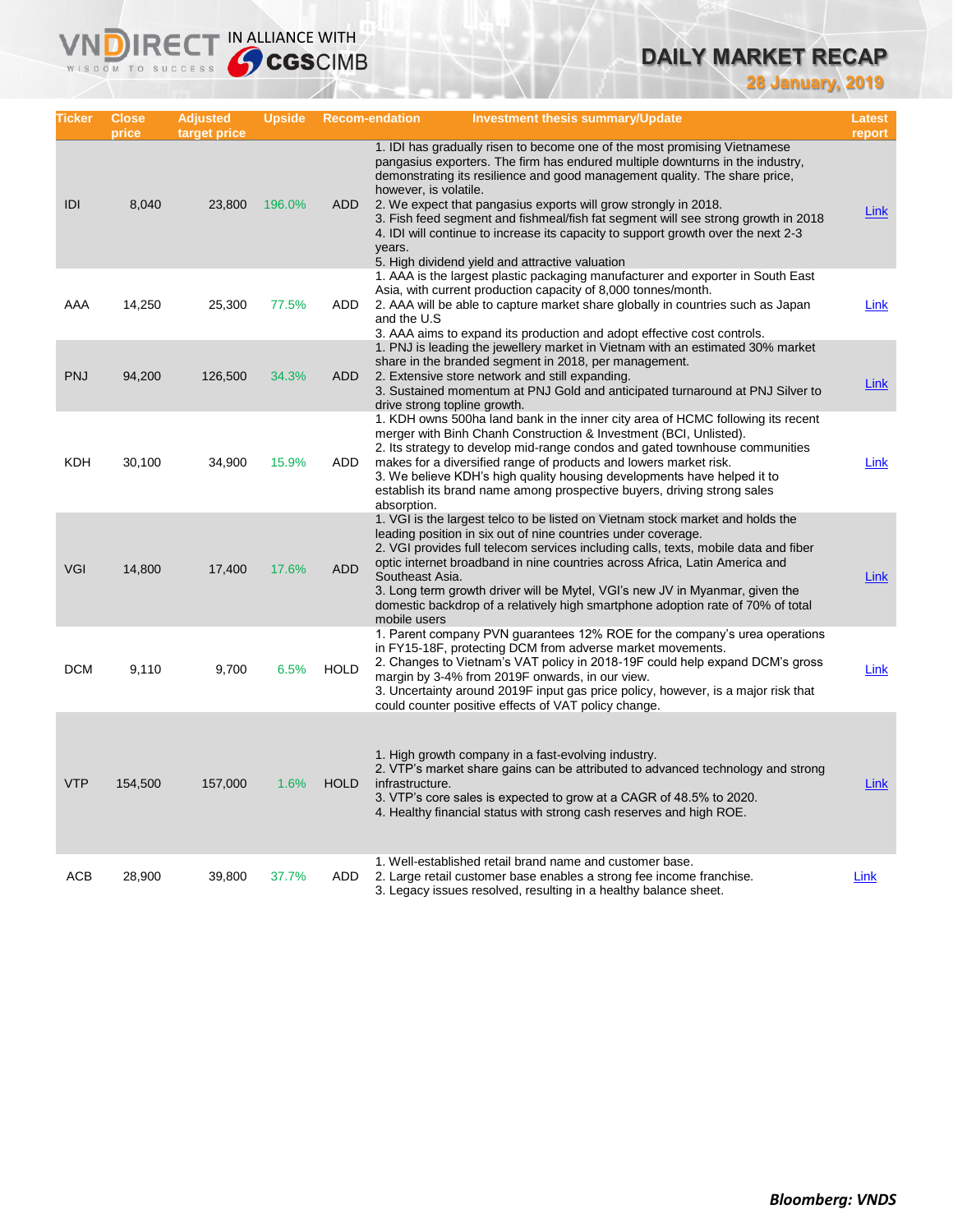## **MARKET MOVEMENTS**

WISDOM TO SUCCESS

ה

| <b>HOSE</b>        |              |       |      |         |              |
|--------------------|--------------|-------|------|---------|--------------|
| <b>Top gainers</b> |              |       |      |         | <b>VND</b>   |
| <b>Ticker</b>      | Last         | Cha   | %chq | Vol.    | <b>Index</b> |
|                    | <b>Price</b> |       |      |         | impact       |
| <b>CLW</b>         | 16,200       | 1,050 | 6.93 | 60      | 0.004        |
| <b>TTF</b>         | 2.940        | 190   | 6.91 | 2.27MLN | 0.012        |
| <b>SCD</b>         | 22,450       | 1,450 | 6.90 | 10      | 0.004        |
| PIT                | 5,280        | 340   | 6.88 | 10      | 0.002        |
| <b>TDW</b>         | 25,750       | 1,650 | 6.85 | 180     | 0.004        |

IRECT IN ALLIANCE WITH

| <b>Top losers</b> |              |          |         |         | <b>VND</b>   |
|-------------------|--------------|----------|---------|---------|--------------|
| <b>Ticker</b>     | Last         | Cha      | %chq    | Vol.    | <b>Index</b> |
|                   | <b>Price</b> |          |         |         | impact       |
| <b>TNC</b>        | 12,000       | $-900$   | $-6.98$ | 310     | $-0.005$     |
| <b>SJF</b>        | 4.280        | $-320$   | $-6.96$ | 802.690 | $-0.008$     |
| <b>SSC</b>        | 70,900       | $-5,300$ | $-6.96$ | 30      | $-0.024$     |
| <b>VNL</b>        | 16,900       | $-1,250$ | $-6.89$ | 20      | $-0.003$     |
| <b>DAT</b>        | 10.900       | $-800$   | $-6.84$ | 10      | $-0.011$     |

| <b>VND</b><br><b>Top index movers</b> |              |       |      |         |              |  |  |  |  |
|---------------------------------------|--------------|-------|------|---------|--------------|--|--|--|--|
| <b>Ticker</b>                         | Last         | Cha   | %chq | Vol.    | <b>Index</b> |  |  |  |  |
|                                       | <b>Price</b> |       |      |         | impact       |  |  |  |  |
| <b>VHM</b>                            | 80,600       | 2,600 | 3.33 | 284,550 | 2.654        |  |  |  |  |
| <b>VIC</b>                            | 103,700      | 800   | 0.78 | 381,260 | 0.778        |  |  |  |  |
| <b>VNM</b>                            | 136,500      | 600   | 0.44 | 487,650 | 0.318        |  |  |  |  |
| <b>MSN</b>                            | 79,100       | 800   | 1.02 | 749.070 | 0.284        |  |  |  |  |
| <b>BVH</b>                            | 93,100       | 1,200 | 1.31 | 39,180  | 0.256        |  |  |  |  |

|               | <b>VND</b><br><b>Top index laggers</b> |          |         |         |              |  |  |  |  |  |
|---------------|----------------------------------------|----------|---------|---------|--------------|--|--|--|--|--|
| <b>Ticker</b> | Last                                   | Cha      | %chq    | Vol.    | <b>Index</b> |  |  |  |  |  |
|               | <b>Price</b>                           |          |         |         | impact       |  |  |  |  |  |
| <b>TCB</b>    | 26,200                                 | -450     | $-1.69$ | 1.86MLN | $-0.480$     |  |  |  |  |  |
| <b>VCB</b>    | 55,500                                 | $-300$   | $-0.54$ | 336.990 | $-0.339$     |  |  |  |  |  |
| <b>VPB</b>    | 19.700                                 | $-350$   | $-1.75$ | 1.42MLN | $-0.262$     |  |  |  |  |  |
| <b>VHC</b>    | 90,200                                 | $-6,100$ | $-6.33$ | 714.710 | $-0.172$     |  |  |  |  |  |
| <b>BID</b>    | 31,900                                 | $-150$   | $-0.47$ | 545,190 | $-0.156$     |  |  |  |  |  |

| <b>Top liquidity</b><br><b>VND</b> |              |        |         |                |              |  |  |  |  |
|------------------------------------|--------------|--------|---------|----------------|--------------|--|--|--|--|
| <b>Ticker</b>                      | Last         | Cha    | %chq    | Val.           | <b>Index</b> |  |  |  |  |
|                                    | <b>Price</b> |        |         | (VNDbn)        | impact       |  |  |  |  |
| <b>DLG</b>                         | 1.300        | -80    |         | -5.80 16.81MLN | $-0.007$     |  |  |  |  |
| <b>CTG</b>                         | 20,350       | 150    | 0.74    | 4.44MLN        | 0.170        |  |  |  |  |
| <b>FLC</b>                         | 5,140        | -40    | $-0.77$ | 3.62MLN        | $-0.009$     |  |  |  |  |
| <b>POW</b>                         | 15,750       | 350    | 2.27    | 3.06MLN        | 0.250        |  |  |  |  |
| <b>MBB</b>                         | 21,050       | $-100$ | $-0.47$ | 2.87MLN        | $-0.066$     |  |  |  |  |

| <b>HOSE</b>        |              |       |      |         |              |                    |              | <b>HNX</b> |       |         |              |
|--------------------|--------------|-------|------|---------|--------------|--------------------|--------------|------------|-------|---------|--------------|
| <b>Top gainers</b> |              |       |      |         | <b>VND</b>   | <b>Top gainers</b> |              |            |       |         | <b>VND</b>   |
| Ticker             | Last         | Chg   | %chg | Vol.    | <b>Index</b> | Ticker             | Last         | Chg        | %chg  | Vol.    | <b>Index</b> |
|                    | <b>Price</b> |       |      |         | impact       |                    | <b>Price</b> |            |       |         | impact       |
| CLW                | 16,200       | 1,050 | 6.93 | 60      | 0.004        | <b>PW</b>          | 500          | 100        | 25.00 | 204.900 | 0.000        |
| TTF                | 2,940        | 190   | 6.91 | 2.27MLN | 0.012        | <b>NHP</b>         | 700          | 100        | 16.67 | 28,121  | 0.000        |
| SCD                | 22,450       | 1.450 | 6.90 | 10      | 0.004        | <b>HKB</b>         | 800          | 100        | 14.29 | 31,800  | 0.000        |
| <b>PIT</b>         | 5,280        | 340   | 6.88 | 10      | 0.002        | VIG                | 1.100        | 100        | 10.00 | 140.280 | 0.000        |
| TDW                | 25,750       | 1,650 | 6.85 | 180     | 0.004        | SGC                | 79,700       | 7,100      | 9.78  | 100     | 0.000        |
|                    |              |       |      |         |              |                    |              |            |       |         |              |

| <b>Top losers</b> |              |          |         |         | <b>VND</b>   | <b>Top losers</b> |              |          |          |         | <b>VND</b>   |
|-------------------|--------------|----------|---------|---------|--------------|-------------------|--------------|----------|----------|---------|--------------|
| Ticker            | Last         | Chg      | %chq    | Vol.    | <b>Index</b> | Ticker            | Last         | Chg      | %chq     | Vol.    | <b>Index</b> |
|                   | <b>Price</b> |          |         |         | impact       |                   | <b>Price</b> |          |          |         | impact       |
| <b>TNC</b>        | 12.000       | $-900$   | $-6.98$ | 310     | $-0.005$     | <b>APP</b>        | 4,500        | $-500$   | $-10.00$ | 100     | 0.000        |
| <b>SJF</b>        | 4,280        | $-320$   | $-6.96$ | 802,690 | $-0.008$     | <b>GLT</b>        | 58,500       | $-6,500$ | $-10.00$ | 300     | 0.000        |
| SSC               | 70.900       | $-5,300$ | $-6.96$ | 30      | $-0.024$     | <b>PVX</b>        | 900          | $-100$   | $-10.00$ | 206,615 | 0.000        |
| VNL               | 16,900       | $-1,250$ | $-6.89$ | 20      | $-0.003$     | <b>DPC</b>        | 42,100       | $-4,600$ | $-9.85$  | 500     | 0.000        |
| <b>DAT</b>        | 10,900       | $-800$   | $-6.84$ | 10      | $-0.011$     | VE4               | 4,600        | $-500$   | $-9.80$  | 100     | 0.000        |
|                   |              |          |         |         |              |                   |              |          |          |         |              |

|            | <b>Top index movers</b> |       |      |         | <b>VND</b>   | Top index movers |              |       |      |         | <b>VND</b>   |
|------------|-------------------------|-------|------|---------|--------------|------------------|--------------|-------|------|---------|--------------|
| Ticker     | Last                    | Chg   | %chq | Vol.    | <b>Index</b> | Ticker           | Last         | Chg   | %chq | Vol.    | <b>Index</b> |
|            | <b>Price</b>            |       |      |         | impact       |                  | <b>Price</b> |       |      |         | impact       |
| VHM        | 80.600                  | 2,600 | 3.33 | 284.550 | 2.654        | <b>PVS</b>       | 18.600       | 400   | 2.20 | 4.17MLN | 0.097        |
| <b>VIC</b> | 103.700                 | 800   | 0.78 | 381.260 | 0.778        | <b>PGS</b>       | 33,600       | 1,100 | 3.38 | 131     | 0.036        |
| <b>VNM</b> | 136.500                 | 600   | 0.44 | 487.650 | 0.318        | VCG              | 25.100       | 400   | .62  | 3.04MLN | 0.027        |
| <b>MSN</b> | 79.100                  | 800   | 1.02 | 749.070 | 0.284        | <b>VNR</b>       | 22,000       | 1.400 | 6.80 | 1,100   | 0.019        |
| <b>BVH</b> | 93,100                  | 1,200 | 1.31 | 39,180  | 0.256        | SGC              | 79,700       | 7,100 | 9.78 | 100     | 0.015        |

| <b>Top index laggers</b> |              |          |         |         | <b>VND</b> | Top index laggers |              |          |         |         |              |
|--------------------------|--------------|----------|---------|---------|------------|-------------------|--------------|----------|---------|---------|--------------|
| Ticker                   | Last         | Chg      | %chq    | Vol.    | Index      | Ticker            | Last         | Chg      | %chq    | Vol.    | <b>Index</b> |
|                          | <b>Price</b> |          |         |         | impact     |                   | <b>Price</b> |          |         |         | impact       |
| TCB                      | 26.200       | $-450$   | $-1.69$ | 1.86MLN | $-0.480$   | <b>ACB</b>        | 28,900       | $-300$   | $-1.03$ | 997.095 | $-0.373$     |
| <b>VCB</b>               | 55,500       | $-300$   | $-0.54$ | 336.990 | $-0.339$   | <b>DGC</b>        | 41,000       | $-1.600$ | $-3.76$ | 127.120 | $-0.070$     |
| <b>VPB</b>               | 19.700       | $-350$   | $-1.75$ | 1.42MLN | $-0.262$   | <b>NVB</b>        | 8.100        | $-100$   | $-1.22$ | 71.300  | $-0.029$     |
| <b>VHC</b>               | 90.200       | $-6.100$ | $-6.33$ | 714.710 | $-0.172$   | <b>VCS</b>        | 62,300       | $-800$   | $-1.27$ | 42.048  | $-0.026$     |
| BID                      | 31,900       | $-150$   | $-0.47$ | 545.190 | $-0.156$   | VGC               | 19,100       | $-100$   | $-0.52$ | 1.80MLN | $-0.021$     |

| <b>Top liquidity</b> |              |        |         |                | <b>VND</b>   | <b>Top liquidity</b> |              |     |         |         | <b>VND</b>   |
|----------------------|--------------|--------|---------|----------------|--------------|----------------------|--------------|-----|---------|---------|--------------|
| Ticker               | Last         | Chg    | %chq    | Val.           | <b>Index</b> | Ticker               | Last         | Chg | $%$ chq | Val.    | <b>Index</b> |
|                      | <b>Price</b> |        |         | (VNDbn)        | impact       |                      | <b>Price</b> |     |         | (VNDbn) | impact       |
| DLG                  | 1,300        | -80    |         | -5.80 16.81MLN | $-0.007$     | <b>SHB</b>           | 7.100        | 0   | 0.00    | 5.40MLN | 0.000        |
| CTG                  | 20,350       | 150    | 0.74    | 4.44MLN        | 0.170        | <b>PVS</b>           | 18,600       | 400 | 2.20    | 4.17MLN | 0.097        |
| <b>FLC</b>           | 5.140        | -40    | $-0.77$ | 3.62MLN        | $-0.009$     | <b>VCG</b>           | 25.100       | 400 | .62     | 3.04MLN | 0.027        |
| <b>POW</b>           | 15,750       | 350    | 2.27    | 3.06MLN        | 0.250        | <b>ART</b>           | 2,300        | 0   | 0.00    | 2.52MLN | 0.000        |
| <b>MBB</b>           | 21,050       | $-100$ | -0.47   | 2.87MLN        | $-0.066$     | HUT                  | 3,600        |     | 0.00    | 1.88MLN | 0.000        |
|                      |              |        |         |                |              |                      |              |     |         |         |              |

*28 Jan Source: Bloomberg*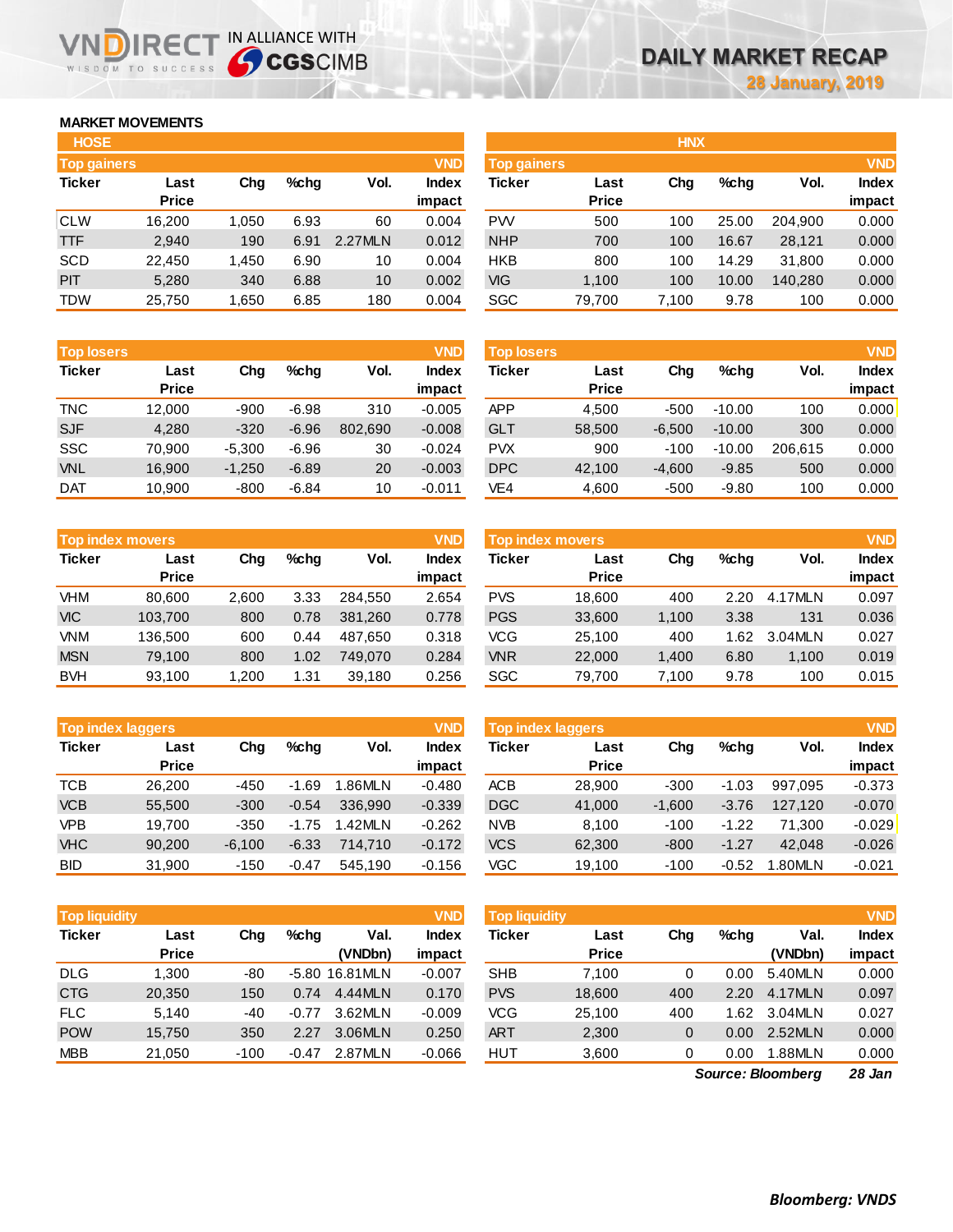### **FOREIGN ACTIVITIES**

WISDOM TO SUCCESS

**VNDIRECT IN ALLIANCE WITH** 

| <b>Volume (Mn'shs)</b> | <b>HOSE</b> | <b>HNX</b> | Value (VND'bn)        | <b>HOSE</b> | <b>HNX</b> |
|------------------------|-------------|------------|-----------------------|-------------|------------|
| <b>BUY</b>             | 13.2        | 1.6        | <b>BUY</b>            | 480.4       | 29.0       |
| % of market            | 10.6%       | $5.2\%$    | % of market           | 21.4%       | 8.1%       |
| <b>SELL</b>            | 7.6         | 0.7        | <b>SELL</b>           | 367.9       | 5.1        |
| % of market            | 6.1%        | $2.4\%$    | % of market           | 16.4%       | 1.4%       |
| <b>NET BUY (SELL)</b>  | 5.65        | 0.9        | <b>NET BUY (SELL)</b> | 112.5       | 23.9       |

*Source: HSX, HNX*



# **Foreign net buy/sell (30 days) in VND'bn**

### **2018 ACCUMULATION**

| Volume (MIn'shs)      | <b>HOSE</b> | <b>HNX</b> | <b>Value (VND'bn)</b> | <b>HOSE</b> | <b>HNX</b>                    |
|-----------------------|-------------|------------|-----------------------|-------------|-------------------------------|
| <b>BUY</b>            | 4,625.8     | 420.3      | <b>BUY</b>            | 260,245.0   | 7,651.2                       |
| % of market           | 9.4%        | $3.2\%$    | % of market           | 19.5%       | 4.6%                          |
| <b>SELL</b>           | 4,267.8     | 516.2      | <b>SELL</b>           | 219,041.2   | 9,527.6                       |
| % of market           | 8.7%        | 4.0%       | % of market           | 16.4%       | 5.7%                          |
| <b>NET BUY (SELL)</b> | 358.0       | (95.9)     | <b>NET BUY (SELL)</b> | 41.204      | (1,876.3)<br>Source: HSX, HNX |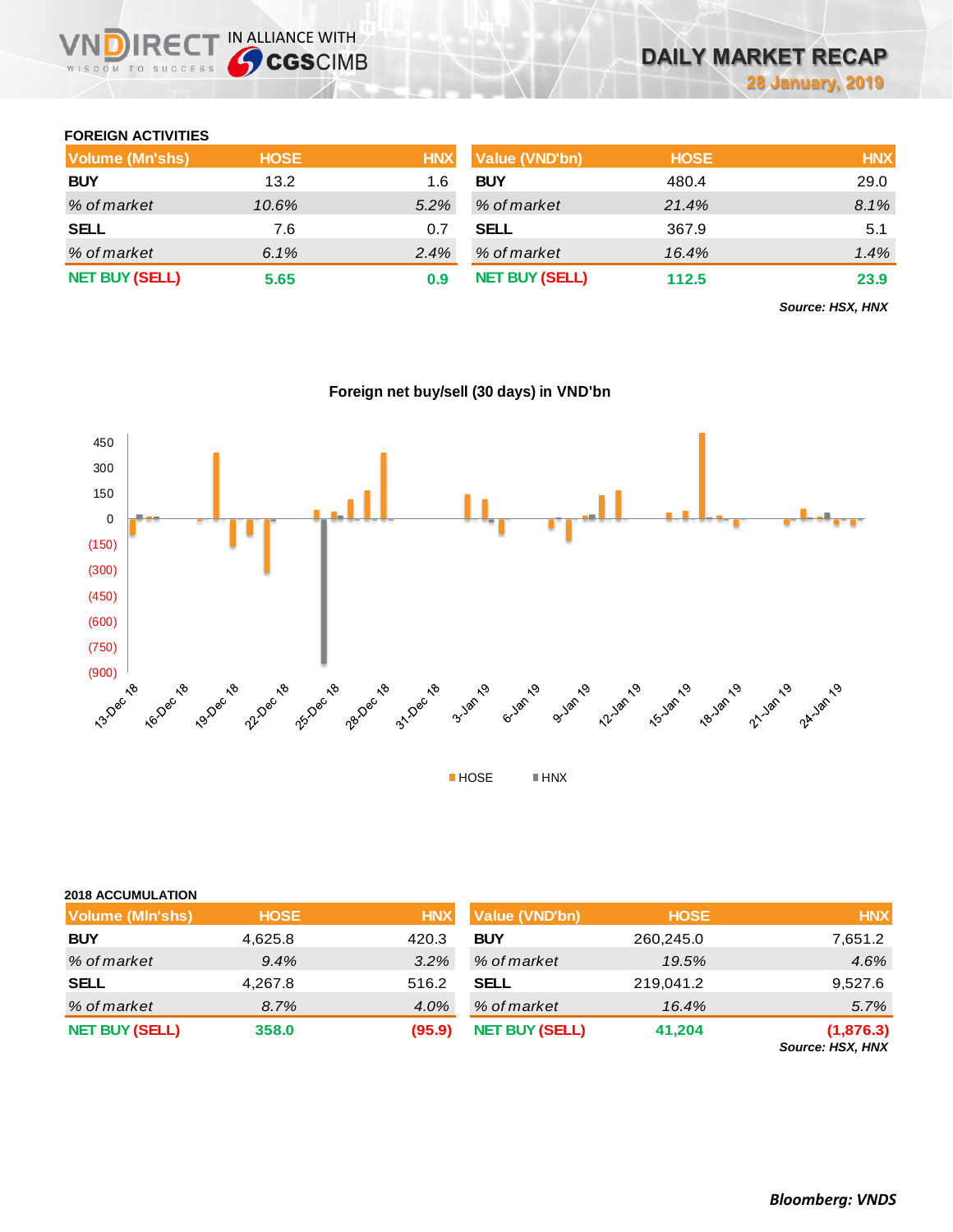### **FOREIGN ACTIVITIES**

WISDOM TO SUCCESS

n

|               |                               | <b>HOSE</b> |         |       |                 |            |                               | <b>HNX</b> |         |       |                 |
|---------------|-------------------------------|-------------|---------|-------|-----------------|------------|-------------------------------|------------|---------|-------|-----------------|
|               | Top buy by foreigners (value) |             |         |       | <b>VND'bn</b>   |            | Top buy by foreigners (value) |            |         |       | <b>VND'bn</b>   |
| <b>Ticker</b> | Last<br><b>Price</b>          | Chg         | $%$ chg | Value | Index<br>impact | Ticker     | Last<br><b>Price</b>          | Chg        | $%$ chg | Value | Index<br>impact |
| VHM           | 80,600                        | 2,600       | 3.33    | 77.8  | 2.654           | <b>PVS</b> | 18.600                        | 400        | 2.20    | 22.4  | 0.000           |
| <b>VNM</b>    | 136,500                       | 600         | 0.44    | 64.1  | 0.318           | <b>VGC</b> | 19,100                        | $-100$     | $-0.52$ | 5.8   | 0.000           |
| <b>HPG</b>    | 29,750                        | 50          | 0.17    | 47.7  | 0.032           | PTI        | 15.900                        | $-100$     | $-0.63$ | 0.4   | 0.000           |
| <b>MSN</b>    | 79,100                        | 800         | 1.02    | 41.6  | 0.284           | <b>IDV</b> | 28,200                        | 0          | 0.00    | 0.1   | 0.000           |
| VIC           | 103,700                       | 800         | 0.78    | 26.8  | 0.778           | DHT        | 39,200                        | $-500$     | $-1.26$ | 0.1   | 0.000           |

**IRECT IN ALLIANCE WITH** 

|               |                               | <b>HNX</b> |         |       |                        |
|---------------|-------------------------------|------------|---------|-------|------------------------|
|               | Top buy by foreigners (value) |            |         |       | <b>VND'bn</b>          |
| <b>Ticker</b> | Last<br><b>Price</b>          | Cha        | %chq    | Value | <b>Index</b><br>impact |
| <b>PVS</b>    | 18,600                        | 400        | 2.20    | 22.4  | 0.000                  |
| <b>VGC</b>    | 19,100                        | -100       | $-0.52$ | 5.8   | 0.000                  |
| PTI           | 15,900                        | $-100$     | $-0.63$ | 0.4   | 0.000                  |
| <b>IDV</b>    | 28,200                        | $\Omega$   | 0.00    | 0.1   | 0.000                  |
| DHT           | 39,200                        | -500       | $-1.26$ | 0.1   | 0.000                  |

|               | Top sell by foreigners (value) |          |         |       | <b>VND'bn</b>          |            | Top sell by foreigners (value) |        |         |       | <b>VND'bn</b>          |
|---------------|--------------------------------|----------|---------|-------|------------------------|------------|--------------------------------|--------|---------|-------|------------------------|
| <b>Ticker</b> | Last<br><b>Price</b>           | Chg      | %chg    | Value | <b>Index</b><br>impact | Ticker     | Last<br><b>Price</b>           | Chg    | %chg    | Value | <b>Index</b><br>impact |
| <b>VHM</b>    | 80.600                         | 2,600    | 3.33    | 70.3  | 2.654                  | HUT        | 3,600                          | 0      | 0.00    | 1.8   | 0.000                  |
| <b>MSN</b>    | 79.100                         | 800      | 1.02    | 48.0  | 0.284                  | <b>VCG</b> | 25,100                         | 400    | 1.62    | 1.0   | 0.000                  |
| VNM           | 136.500                        | 600      | 0.44    | 37.8  | 0.318                  | <b>SHB</b> | 7.100                          | 0      | 0.00    | 0.7   | 0.000                  |
| <b>HPG</b>    | 29,750                         | 50       | 0.17    | 36.0  | 0.032                  | <b>PVS</b> | 18,600                         | 400    | 2.20    | 0.4   | 0.000                  |
| <b>DHG</b>    | 83.800                         | $-1.100$ | $-1.30$ | 31.3  | $-0.044$               | PTI        | 15.900                         | $-100$ | $-0.63$ | 0.4   | 0.000                  |

|               | Top net buy by foreigners (value) |     |         |       |                 | <b>VND'bn</b><br>Top net buy by foreigners (value) |                      |        |         |       | <b>VND'bn</b>          |  |
|---------------|-----------------------------------|-----|---------|-------|-----------------|----------------------------------------------------|----------------------|--------|---------|-------|------------------------|--|
| <b>Ticker</b> | Last<br><b>Price</b>              | Chg | $%$ chg | Value | Index<br>impact | Ticker                                             | Last<br><b>Price</b> | Chg    | %chg    | Value | <b>Index</b><br>impact |  |
| <b>VNM</b>    | 136.500                           | 600 | 0.44    | 26.3  | 0.318           | <b>PVS</b>                                         | 18.600               | 400    | 2.20    | 22.0  | 0.000                  |  |
| <b>TVS</b>    | 13,800                            | 0   | 0.00    | 24.1  | 0.000           | <b>VGC</b>                                         | 19,100               | $-100$ | $-0.52$ | 5.8   | 0.000                  |  |
| VIС           | 103.700                           | 800 | 0.78    | 23.5  | 0.778           | <b>IDV</b>                                         | 28,200               | 0      | 0.00    | 0.1   | 0.000                  |  |
| <b>CTG</b>    | 20,350                            | 150 | 0.74    | 15.0  | 0.170           | <b>DHT</b>                                         | 39,200               | $-500$ | $-1.26$ | 0.1   | 0.000                  |  |
| <b>STB</b>    | 12.250                            | -50 | $-0.41$ | 12.2  | $-0.029$        | TNG                                                | 17.300               | $-100$ | $-0.57$ | 0.1   | 0.000                  |  |

|               | Top net sell by foreigners (value) |          |         |         | <b>VND'bn</b>   |               | Top net sell by foreigners (value) |        |         | <b>VND'bn</b> |                 |
|---------------|------------------------------------|----------|---------|---------|-----------------|---------------|------------------------------------|--------|---------|---------------|-----------------|
| <b>Ticker</b> | Last<br><b>Price</b>               | Chg      | $%$ chg | Value   | Index<br>impact | <b>Ticker</b> | Last<br><b>Price</b>               | Chg    | %chg    | Value         | Index<br>impact |
| <b>DHG</b>    | 83,800                             | $-1.100$ | $-1.30$ | $-31.2$ | $-0.044$        | <b>HUT</b>    | 3,600                              | 0      | 0.00    | $-1.80$       | 0.000           |
| <b>PLX</b>    | 53,500                             | $-300$   | $-0.56$ | $-16.7$ | $-0.118$        | <b>VCG</b>    | 25,100                             | 400    | 1.62    | $-1.01$       | 0.000           |
| VCI           | 36,550                             | $-1,650$ | $-4.32$ | $-8.5$  | $-0.082$        | <b>SHB</b>    | 7.100                              | 0      | 0.00    | $-0.71$       | 0.000           |
| <b>VHC</b>    | 90.200                             | $-6.100$ | $-6.33$ | $-6.4$  | $-0.172$        | VHL           | 24,500                             | $-500$ | $-2.00$ | $-0.23$       | 0.000           |
| <b>MSN</b>    | 79.100                             | 800      | 1.02    | $-6.4$  | 0.284           | <b>PMC</b>    | 56,800                             | 900    | 1.61    | $-0.17$       | 0.000           |

*Source: Bloomberg, HOSE, HNX*

*28-Jan-19*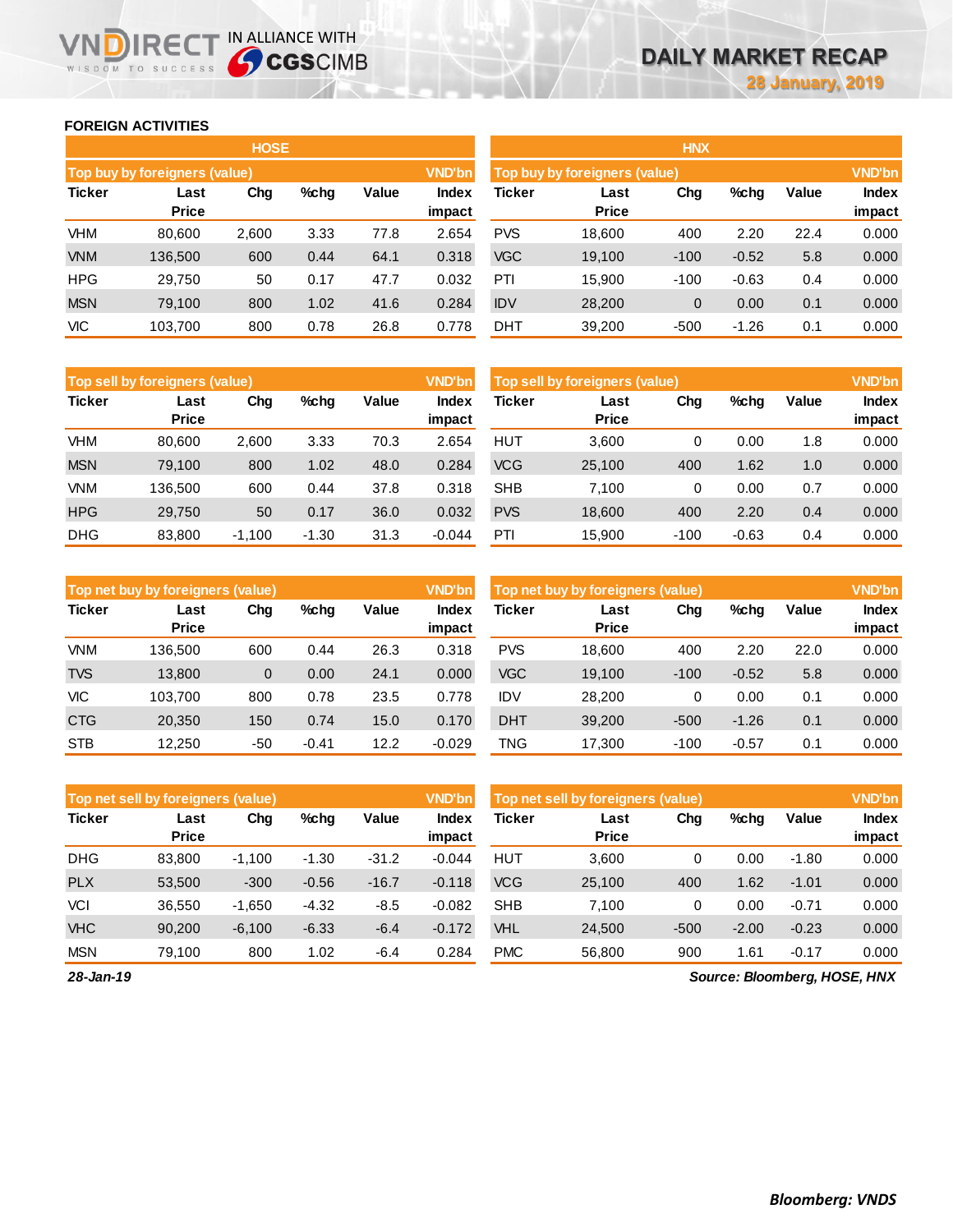# **DAILY MARKET RECAP**

**28 January, 2019**

### **TOP 60 MARKET CAP STOCKS SNAPSHOT ON HOSE**

 $R \in C$ 

IN ALLIANCE WITH

|                                           |                            |            |                        |              |                |                                                   |                    |             |                                                 |                                  | <b>28 January, 2019</b>  |                    |                    |
|-------------------------------------------|----------------------------|------------|------------------------|--------------|----------------|---------------------------------------------------|--------------------|-------------|-------------------------------------------------|----------------------------------|--------------------------|--------------------|--------------------|
| TOP 60 MARKET CAP STOCKS SNAPSHOT ON HOSE |                            |            |                        |              |                |                                                   |                    |             |                                                 |                                  |                          |                    |                    |
| No. Ticker                                | <b>Price</b><br><b>VND</b> | 1M         | Price change (%)<br>3M | 6M           | <b>US\$mln</b> | Mkt. Cap Outs. Vol. Float ratio<br><b>MIn'shs</b> | %                  |             | Avail. Fil Ave. daily vol.<br>$% (30 days-shs)$ | P/E<br>$\boldsymbol{\mathsf{x}}$ | P/B<br>$\pmb{\chi}$      | <b>ROE</b><br>$\%$ | <b>ROA</b><br>$\%$ |
| 1 VIC VM                                  | 103,700                    | 8.8        | 7.6                    | $-2.5$       | 14,269         | 3,192                                             | 57.6               | 31.8        | 452,885                                         | 75.9                             | 6.0                      | 10.3               | 1.7                |
| 2 VHM VM                                  | 80,600                     | 9.8        | 24.0                   | $-4.9$       | 11,639         | 3,350                                             | 30.3               | 33.5        | 304,347                                         | 42.9                             | 2.9                      | <b>N/A</b>         | <b>N/A</b>         |
| 3 VNM VM                                  | 136,500                    | 13.8       | 12.3                   | $-3.0$       | 10,248         | 1,741                                             | 46.2               | 40.5        | 665,653                                         | 27.3                             | 9.3                      | 35.2               | 29.5               |
| 4 VCB VM                                  | 55,500                     | 3.7        | 3.7                    | $-1.8$       | 8,874          | 3,709                                             | 25.2               | 7.0         | 981,341                                         | 13.6                             | 3.1                      | 25.2               | 1.4                |
| 5 GAS VM                                  | 89,500                     | 3.3        | $-12.1$                | 5.5          | 7,385          | 1,914                                             | 4.2                | 45.5        | 443,939                                         | 14.4                             | 3.7                      | 27.8               | 19.4               |
| 6 SAB VM                                  | 233,000                    | $-12.9$    | 5.3                    | 12.6         | 6,442          | 641                                               | 10.4               | 90.2        | 38,021                                          | 36.3                             | 9.0                      | 28.5               | 20.3               |
| 7 BID VM                                  | 31,900                     | $-7.3$     | 4.2                    | 28.6         | 4,702          | 3,419                                             | 4.4                | 26.9        | 1,088,354                                       | 13.3                             | 2.2                      | 17.4               | 0.7                |
| 8 MSN VM                                  | 79,100                     | 2.1        | 3.4                    | $-2.7$       | 3,967          | 1,163                                             | 30.6               | 8.5         | 503,962                                         | 14.6                             | 4.7                      | 30.9               | 8.7                |
| 9 TCB VM                                  | 26,200                     | 1.4        | 1.4                    | 1.0          | 3,950          | 3,497                                             | 81.6               | 0.0         | 1,955,333                                       | 10.5                             | 1.8                      | 21.5               | 2.9                |
| 10 CTG VM                                 | 20,350                     | 5.4        | $-9.6$                 | $-13.0$      | 3,267          | 3,723                                             | 15.8               | 0.6         | 5,421,571                                       | 9.9                              | 1.1                      | 11.7               | 0.7                |
| 11 VREVM                                  | 29,250                     | 4.8        | 2.4                    | $-8.6$       | 2,937          | 2,329                                             | 100.0              | 17.3        | 1,209,906                                       | 45.3                             | 2.6                      | 5.7                | 5.6                |
| 12 VJC VM                                 | 122,500                    | 2.1        | $-1.8$                 | $-10.9$      | 2,860          | 542                                               | 53.2               | 7.2         | 506,164                                         | 12.9                             | 6.3                      | 67.1               | 19.7               |
| 13 BVHVM                                  | 93,100                     | 4.6        | $-0.4$                 | 26.0         | 2,813          | 701                                               | 31.2               | 24.2        | 63,460                                          | 53.9                             | 4.5                      | 8.4                | 1.3                |
| 14 HPG VM                                 | 29,750                     | $-3.9$     | $-23.5$                | $-20.2$      | 2,724          | 2,124                                             | 53.5               | 10.2        | 4,030,669                                       | 6.9                              | 1.6                      | 26.7               | 15.5               |
| 15 PLX VM                                 | 53,500                     | 0.9        | $-7.3$                 | $-5.6$       | 2,673          | 1,159                                             | 6.3                | 9.2         | 389,126                                         | 16.3                             | 3.2                      | 19.5               | 6.2                |
| 16 NVL VM                                 | 57,100                     | $-11.1$    | $-21.9$                | $-6.4$       | 2,291          | 930                                               | 32.4               | 31.7        | 483,102                                         | 24.1                             | 3.0                      | 14.2               | 3.8                |
| 17 VPB VM                                 | 19,700                     | $-1.3$     | -6.4                   | $-25.4$      | 2,087          | 2,457                                             | 69.0               | 0.0         | 2,095,513                                       | 6.5                              | 1.4                      | 22.8               | 2.4                |
| 18 MBB VM                                 | 21,050                     | 8.2        | 0.0                    | $-8.5$       | 1,961          | 2,160                                             | 56.1               | 0.0         | 5,433,398                                       | 7.4                              | 1.4                      | 20.1               | 1.8                |
| 19 MWG VM                                 | 83,600                     | $-3.9$     | 3.2                    | $-2.1$       | 1,597          | 443                                               | 87.6               | 0.0         | 513,577                                         | 12.9                             | 4.4                      | 41.2               | 13.1               |
| 20 POW VM                                 | 15,750                     | <b>N/A</b> | N/A                    | <b>N/A</b>   | 1,590          | 2,342                                             | 90.0               | 34.1        | <b>N/A</b>                                      | 15.4                             | 1.4                      | 9.1                | 3.4                |
| 21 HDB VM                                 | 30,000                     | $-1.0$     | $-12.8$                | $-10.2$      | 1,269          | 981                                               | 72.6               | 3.1         | 1,315,952                                       | 15.3                             | 2.1                      | 14.9               | 1.0                |
| 22 FPT VM                                 | 42,100                     | $-0.2$     | 3.2                    | $-2.8$       | 1,114          | 614                                               | 81.8               | 0.0         | 428,393                                         | 7.9                              | 2.2                      | 28.9               | 11.3               |
| 23 STB VM                                 | 12,250                     | 2.5        | $-0.4$                 | 9.4          | 953            | 1,804                                             | 94.0               | 10.7        | 3,829,021                                       | 12.3                             | 0.9                      | 7.5                | 0.5                |
| 24 EIB VM                                 | 16,000                     | 13.9       | 16.4                   | 14.3         | 848            | 1,229                                             | 79.0               | 0.0         | 427,617                                         | 14.5                             | 1.3                      | 9.4                | 0.9                |
| 25 ROS VM                                 | 33,900                     | $-12.4$    | $-9.5$                 | $-20.2$      | 830            | 568                                               | 27.0               | 46.9        | 3,290,278                                       | 26.2                             | 3.3                      | 13.6               | 7.3                |
| 26 BHN VM                                 | 80,000                     | $-1.2$     | $-5.9$                 | $-4.8$       | 799            | 232                                               | 0.9                | 31.4        | 408                                             | 28.8                             | 4.9                      | 17.3               | 6.7                |
| 27 TPB VM                                 | 21,050                     | 5.5        | 8.5                    | 1.4          | 772            | 851                                               | 70.6               | 0.0         | 276,326                                         | 9.6                              | 1.7                      | 21.2               | 1.4                |
| 28 PNJ VM                                 | 94,200                     | 1.1        | 1.7                    | 0.7          | 678            | 167                                               | 69.4               | 0.0         | 211,501                                         | 16.0                             | 4.2                      | 28.7               | 17.8               |
| 29 SSIVM                                  | 26,050                     | $-2.3$     | -5.4                   | $-6.6$       | 572            | 509                                               | 64.3               | 41.9        | 1,458,354                                       | 9.6                              | 1.4                      | 15.8               | 7.1                |
| 30 HNG VM                                 | 14,400                     | $-10.0$    | $-3.4$                 | $-11.9$      | 551            | 887                                               | 42.0               | 55.8        | 733,876                                         | <b>N/A</b>                       | 1.2                      | $-7.3$             | $-2.5$             |
| 31 KDH VM                                 | 30,100                     | $-8.8$     | $-4.7$                 | 2.3          | 537            | 414                                               | 75.1               | 1.4         | 373,246                                         | 21.4                             | 1.9                      | 10.5               | 5.8                |
| 32 DHG VM                                 | 83,800                     | 6.1        | $-1.5$                 | $-16.0$      | 472            | 131                                               | 22.1               | 51.3        | 101,006                                         | 18.8                             | 3.5                      | 19.8               | 15.8               |
| 33 SBT VM                                 | 20,100                     | 2.4        | 3.7                    | 30.3         | 455            | 525                                               | 30.2               | 88.9        | 1,433,768                                       | 24.5                             | 1.7                      | 11.3               | 4.3                |
| 34 CTD VM                                 | 136,900                    | $-14.4$    | $-3.6$                 | $-6.9$       | 445            | 75                                                | 85.5               | 1.6         | 254,893                                         | 7.5                              | 1.3                      | 18.8               | 9.2                |
| 35 REE VM                                 | 32,900                     | 6.8        | 4.4                    | $-3.2$       | 440            | 310                                               | 84.4               | 0.0         | 259,555                                         | 6.5                              | 1.2                      | 19.1               | 11.0               |
| 36 GEX VM                                 | 21,750                     | $-1.8$     | $-11.2$                | $-24.1$      | 381            | 407                                               | 68.5               | 36.7        | 1,515,681                                       | 8.6                              | 1.6                      | 22.3               | 6.9                |
| 37 DPM VM                                 | 22,200                     | $-0.4$     | 23.3                   | 24.7         | 375            | 391                                               | 38.1               | 26.6        | 521,123                                         | 14.9                             | 1.1                      | 8.1                | 5.9                |
| 38 NT2 VM                                 | 29,000                     | 17.9       | 20.3                   | 9.0          | 360            | 288                                               | 32.1               | 26.9        | 211,691                                         | 11.1                             | 2.3                      | 17.6               | 8.3                |
| 39 VHC VM                                 | 90,200                     | $-5.1$     | $-3.3$                 | 30.2         | 359            | 92                                                | 37.7               | 63.5        | 224,399                                         | 6.8                              | 2.2                      | 37.4               | 22.7               |
| 40 DXG VM                                 | 23,200                     | $-2.5$     | $-7.6$                 | $-12.1$      | 350            | 350                                               | 66.8               | 0.6         | 1,309,954                                       | 6.8                              | 1.6                      | 26.7               | 9.8                |
| 41 GMD VM                                 | 26,150                     | 0.0        | $-2.6$                 | 7.0          | 335            | 297                                               | 60.8               | 0.0         | 378,777                                         | 4.1                              | 1.4                      | 30.8               | 18.1               |
| 42 YEG VM                                 | 230,500                    | $-1.9$     | $-17.4$                | $5.9\,$      | 311            | 31                                                | 93.2               | 54.8        | 8,205                                           | 93.2                             | 18.0                     | 29.0               | 11.6               |
| 43 SCS VM                                 | 142,000                    | $-1.4$     | $1.2$                  | <b>N/A</b>   | 306            | 50                                                | 99.1               | 33.2        | 7,902                                           | 17.1                             | 8.4                      | 40.8               | 35.2               |
| 44 PPC VM                                 | 21,800                     | 20.4       | 27.1                   | 15.6         | 301            | 321                                               | 24.7               | 34.6        | 272,506                                         | 6.0                              | 1.2                      | 20.7               | 15.9               |
| 45 PDR VM                                 | 25,600                     | 0.4        | $-4.7$                 | $-2.3$       | 294            | 266                                               | 37.8               | 43.2        | 608,769<br>2                                    | 10.8                             | 2.0                      | 20.5               | 6.1                |
| 46 LGC VM<br>47 KBC VM                    | 35,300<br>14,250           | 0.0<br>8.4 | 28.1<br>20.3           | 30.7<br>19.7 | 294<br>289     | 193<br>470                                        | <b>N/A</b><br>75.4 | 4.0<br>29.3 | 2,903,964                                       | 35.8<br>12.6                     | 2.6                      | 7.5<br>6.2         | 2.0                |
| 48 VPIVM                                  | 41,000                     | $-3.2$     | $-2.4$                 | $-2.6$       | 283            | 160                                               | 100.0              | 39.4        | 186,530                                         | 9.5                              | 0.8<br>3.6               | 38.8               | 3.3<br>13.1        |
| 49 TCH VM                                 | 18,350                     | 3.4        | $-11.1$                | $-26.9$      | 279            | 353                                               | 50.0               | 44.9        | 824,332                                         | 19.3                             | $1.5$                    | 7.8                | 6.7                |
| 50 PAN VM                                 | 47,500                     | 9.2        | $-1.2$                 | $-12.0$      | 279            | 136                                               | 47.3               | 3.8         | 45,295                                          | 28.0                             | 1.8                      | 6.4                | 2.7                |
| 51 NLG VM                                 | 26,550                     | 2.9        | $-6.8$                 | $-11.2$      | 274            | 239                                               | 60.8               | 0.0         | 263,547                                         | 7.1                              | 1.3                      | 19.2               | 8.7                |
| 52 PVD VM                                 | 16,250                     | 11.3       | 7.6                    | 25.5         | 268            | 383                                               | 49.4               | 29.8        | 1,815,794                                       | 105.7                            | 0.5                      | 0.6                | 0.4                |
| 53 VCIVM                                  | 36,550                     | -21.5      | $-25.5$                | $-32.6$      | 257            | 163                                               | 66.1               | 58.9        | 105,332                                         | 7.2                              | 1.6                      | 24.7               | 12.7               |
| 54 HCM VM                                 | 44,900                     | $-4.2$     | $-14.8$                | $-16.9$      | 251            | 130                                               | 66.7               | 39.1        | 174,724                                         | 8.6                              | 1.9                      | 23.1               | 11.3               |
| 55 CII VM                                 | 23,000                     | $-12.5$    | $-0.6$                 | $-8.0$       | 246            | 248                                               | 83.4               | 15.0        | 761,797                                         | 68.9                             | 1.1                      | 1.6                | 0.4                |
| 56 HT1 VM                                 | 14,900                     | 9.2        | 25.7                   | 26.3         | 245            | 382                                               | 20.0               | 43.2        | 195,217                                         | 8.8                              | 1.1                      | 12.5               | 5.9                |
| 57 HPX VM                                 | 26,200                     | 0.8        | 25.2                   | 27.3         | 226            | 200                                               | 100.0              | 33.8        | 417,716                                         | 8.7                              | 2.5                      | 20.0               | 5.7                |
| 58 DCM VM                                 | 9,110                      | $-11.6$    | $-4.0$                 | $-12.0$      | 208            | 529                                               | 24.4               | 45.2        | 623,320                                         | 9.1                              | 0.8                      | 8.6                | $5.1$              |
| 59 PVT VM                                 | 17,100                     | 8.9        | 2.7                    | 3.0          | 207            | 281                                               | 42.8               | 15.8        | 325,292                                         | 7.5                              | $1.2$                    | 16.7               | 6.6                |
| 60 PHR VM                                 | 34,900                     | 4.3        | 24.4                   | 59.4         | 204            | 135                                               | 33.1               | 41.0        | 337,027                                         | 9.6                              | 1.8                      | 18.5               | 10.5               |
|                                           |                            |            |                        |              |                |                                                   |                    |             |                                                 |                                  | <b>Source: Bloomberg</b> | 28 Jan             |                    |